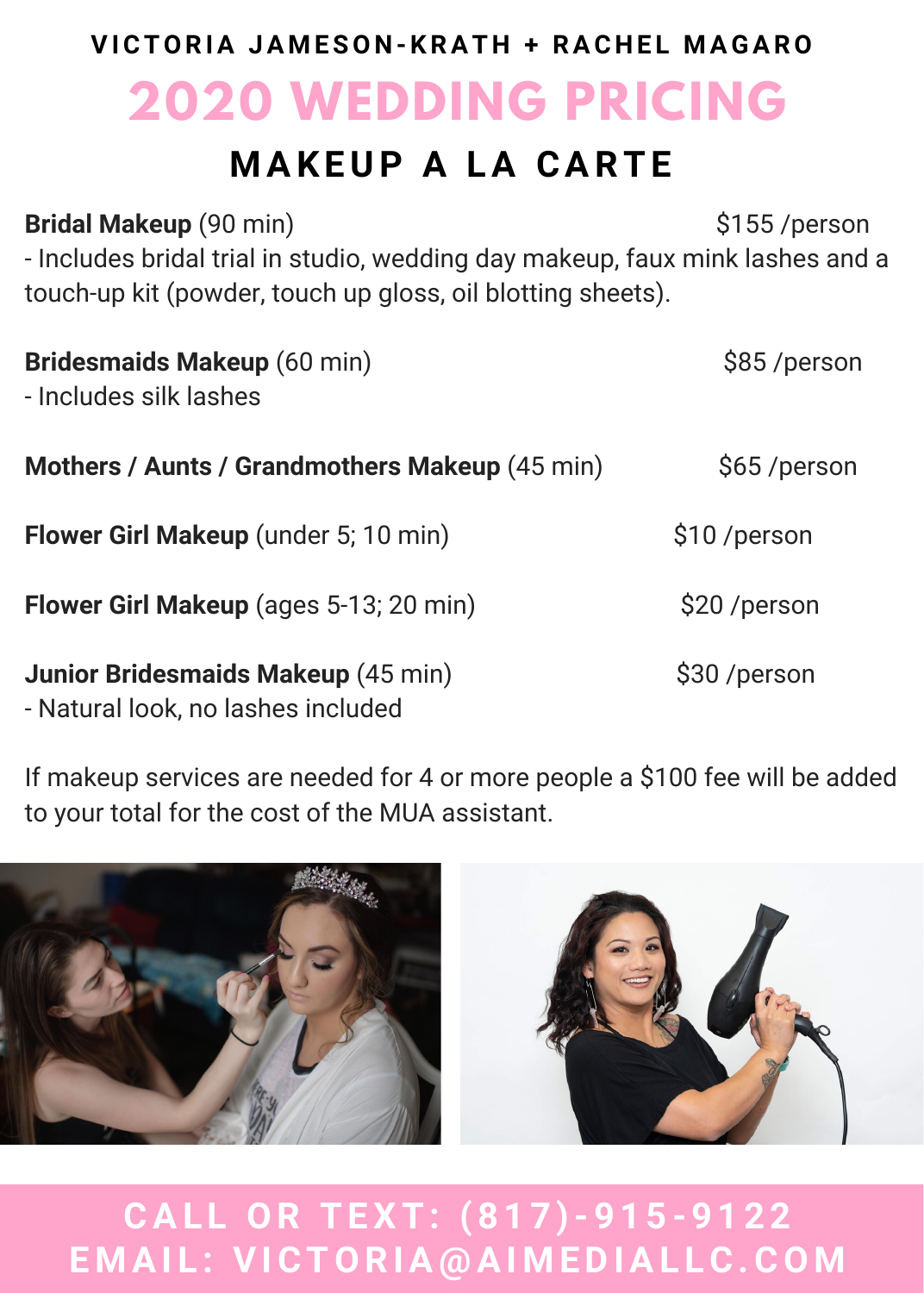# **PACKAGES ( M AKEUP O N LY)**

\*\*Assistant fee and 15% gratuity are included in package pricing. Please email for a customized quote for your booking needs\*\*

### **Something Old** \$900 Total (SAVE \$85)

\*Includes makeup for bride, 5 bridesmaids, one junior bridesmaid, mother of the bride, mother of the groom and one flower girl (additional bridesmaids will be \$65 /person); Includes coverage up to reception.

\*Includes makeup for bride, 5 bridesmaids, mother of the bride, mother of the groom and one flower girl (additional bridesmaids will be \$65 /person).

**Something Borrowed** \$750 Total (SAVE \$70!!) \*Includes makeup for bride, 4 bridesmaids, mother of the bride and mother of the groom (additional bridesmaids will be \$65 /person).

### **Something Blue** \$685 Total (SAVE \$65!!)

\*Includes makeup for bride, 4 bridesmaids and mother of the bride (additional bridesmaids will be \$65 /person).

*Optional Add On's:*

\_\_\_\_Lashes Only \$10 /person

\_\_\_\_Full Sized Gloss \$15 /gloss

\_\_\_\_Ceremony to reception makeup change \$100

\*Take your bridal look from day to night with a makeup change between ceremony to reception

**Something New** \$860 Total (SAVE \$80)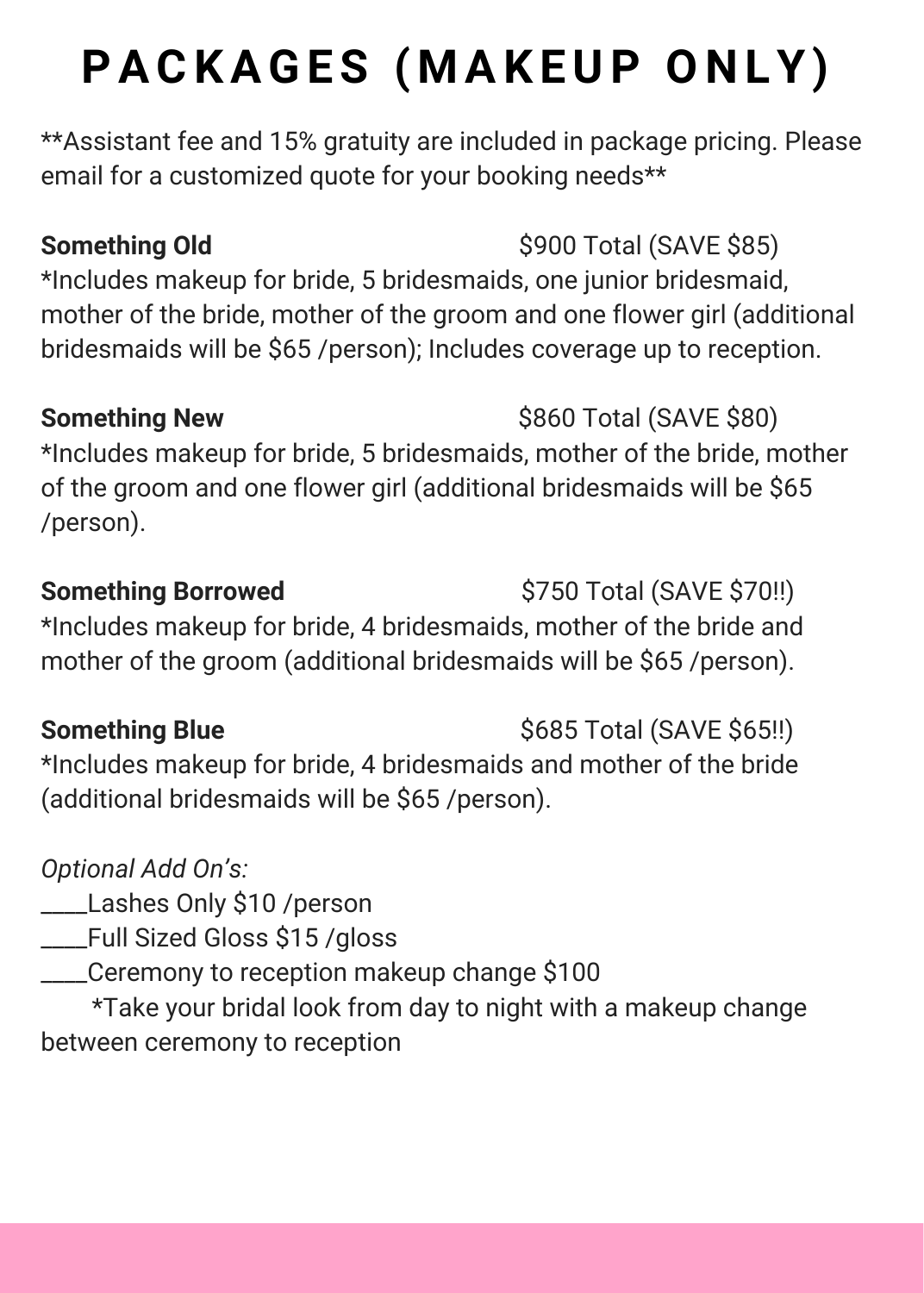## **H AIR A LA CARTE**

**Bridal Hair** (60 min) \$175 /person - Includes trial in studio, wedding day hair on site **Bridal Party Hair** (40 min) \$100 /person **Flower Girl** (30 min) \$50 /person

If hair services are needed for 4 or more people a \$100 fee will be added to your total for the cost of the stylist assistant.

## **PACKAGES ( H AIR O N LY)**

Assistant fee and 15% gratuity are included in package pricing. Please email for a customized quote for your booking needs.

**Something Old** \$1175 Total (SAVE \$100+) \*Includes hair for bride + trial, 5 bridesmaids, one junior bridesmaid, mother of the bride, mother of the groom and one flower girl (additional bridesmaids will be \$75 /person); Includes coverage up to reception.

**Something New**  $\text{S1080}$  Total (SAVE \$80+) \*Includes hair for bride + trial, 5 bridesmaids, mother of the bride, mother of the groom and one flower girl (additional bridesmaids will be \$75 /person).

**Something Borrowed**  $\left\{\frac{1}{2} \cdot \frac{1}{2} \cdot \frac{1}{2} \cdot \frac{1}{2} \cdot \frac{1}{2} \cdot \frac{1}{2} \cdot \frac{1}{2} \cdot \frac{1}{2} \cdot \frac{1}{2} \cdot \frac{1}{2} \cdot \frac{1}{2} \cdot \frac{1}{2} \cdot \frac{1}{2} \cdot \frac{1}{2} \cdot \frac{1}{2} \cdot \frac{1}{2} \cdot \frac{1}{2} \cdot \frac{1}{2} \cdot \frac{1}{2} \cdot \frac{1}{2} \cdot \frac{1}{2} \cdot \frac{1}{2} \$ \*Includes hair for bride + trial, 4 bridesmaids, mother of the bride and mother of the groom (additional bridesmaids will be \$75 /person).

**Something Blue**  $$810$  Total (SAVE \$65+) \*Includes hair for bride + trial, 4 bridesmaids and mother of the bride (additional bridesmaids will be \$75 /person).